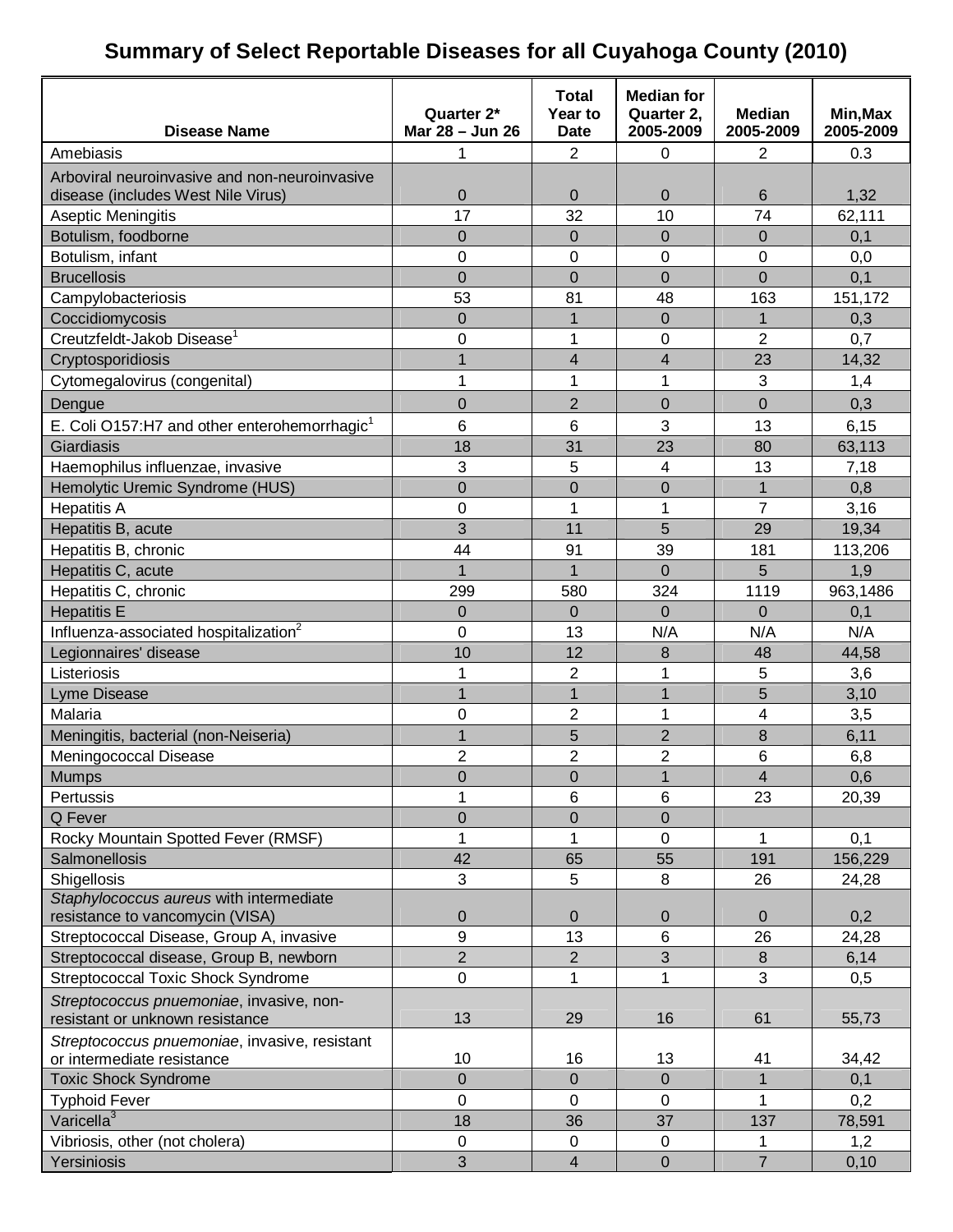# **Summary of Select Reportable Diseases for CCBH (2010)**

| <b>Disease Name</b>                                                        | Quarter 2*<br>Mar 28 - Jun 26 | <b>Total</b><br>Year to<br><b>Date</b> | <b>Median for</b><br>Quarter 2,<br>2005-2009 | <b>Median</b><br>2005-2009 | Min, Max<br>2005-2009 |
|----------------------------------------------------------------------------|-------------------------------|----------------------------------------|----------------------------------------------|----------------------------|-----------------------|
| Amebiasis                                                                  | 1                             | 1                                      | $\mathbf 0$                                  | 0                          | 0,2                   |
| Arboviral neuroinvasive and non-neuroinvasive                              |                               |                                        |                                              |                            |                       |
| disease (includes West Nile Virus)                                         | $\mathbf 0$                   | $\mathbf 0$                            | $\mathbf 0$                                  | $\overline{2}$             | 1,7                   |
| Aseptic Meningitis                                                         | 9                             | 19                                     | 5                                            | 36                         | 27,42                 |
| Botulism, foodborne                                                        | $\overline{0}$                | 0                                      | $\overline{0}$                               | $\Omega$                   | 0,1                   |
| Botulism, infant                                                           | $\mathbf 0$                   | 0                                      | 0                                            | 0                          | 0,0                   |
| <b>Brucellosis</b>                                                         | $\overline{0}$                | 0                                      | $\mathbf 0$                                  | $\overline{0}$             | 0,0                   |
| Campylobacteriosis                                                         | 30                            | 50                                     | 35                                           | 117                        | 102,130               |
| Coccidiomycosis                                                            | $\overline{0}$                | $\overline{0}$                         | $\overline{0}$                               | $\mathbf{0}$               | 0,3                   |
| Creutzfeldt-Jakob Disease <sup>1</sup>                                     | $\mathbf 0$                   | 1                                      | 0                                            | $\overline{2}$             | 0,7                   |
| Cryptosporidiosis                                                          | $\overline{1}$                | $\overline{2}$                         | 4                                            | 18                         | 9,20                  |
| Cytomegalovirus (congenital)                                               | $\mathbf 0$                   | 0                                      | 0                                            | 1                          | 0,2                   |
| Dengue                                                                     | $\overline{0}$                | $\overline{2}$                         | 0                                            | $\mathbf 0$                | 0,2                   |
| E. Coli O157:H7 and other enterohemorrhagic <sup>1</sup>                   | 5                             | 5                                      | 3                                            | 10                         | 5,12                  |
| Giardiasis                                                                 | 3                             | 12                                     | 11                                           | 59                         | 47,71                 |
| Haemophilus influenzae, invasive                                           | 1                             | 3                                      | $\overline{2}$                               | 9                          | 5,13                  |
| Hemolytic Uremic Syndrome (HUS)                                            | $\overline{0}$                | 0                                      | $\overline{0}$                               | 1                          | 0,7                   |
| <b>Hepatitis A</b>                                                         | $\mathbf 0$                   | 1                                      | 1                                            | $\overline{5}$             | 3,14                  |
| Hepatitis B, acute                                                         | $\overline{0}$                | 6                                      | $\overline{2}$                               | 10                         | 3,17                  |
| Hepatitis B, chronic                                                       | 19                            | 41                                     | 20                                           | 86                         | 57,111                |
| Hepatitis C, acute                                                         | $\overline{0}$                | $\overline{0}$                         | $\overline{0}$                               | $\Omega$                   | 0,5                   |
| Hepatitis C, chronic                                                       | 106                           | 229                                    | 115                                          | 443                        | 398,550               |
| <b>Hepatitis E</b>                                                         | $\mathbf 0$                   | 0                                      | $\mathbf 0$                                  | $\Omega$                   | 0,1                   |
| Influenza-associated hospitalization <sup>2</sup>                          | 0                             | 8                                      | N/A                                          | N/A                        | N/A                   |
| Legionnaires' disease                                                      | $\overline{7}$                | 9                                      | 4                                            | 32                         | 28,36                 |
| Listeriosis                                                                | 0                             | 1                                      | 1                                            | 3                          | 1,6                   |
| Lyme Disease                                                               | 1                             | 1                                      | 1                                            | $\overline{4}$             | 3,9                   |
| Malaria                                                                    | $\mathbf 0$                   | 1                                      | 1                                            | $\overline{2}$             | 1,2                   |
| Meningitis, bacterial (non-Neiseria)                                       | $\overline{0}$                | 1                                      | $\mathbf{1}$                                 | 3                          | 2,5                   |
| Meningococcal Disease                                                      | 1                             | 1                                      | 1                                            | 3                          | 0,4                   |
| <b>Mumps</b>                                                               | 0                             | 0                                      | 1                                            | 2                          | 0,5                   |
| Pertussis                                                                  | 1                             | 5                                      | 4                                            | 19                         | 15,33                 |
| Q Fever                                                                    | $\overline{0}$                | 0                                      | $\overline{0}$                               | $\mathbf 0$                | 0,0                   |
| Rocky Mountain Spotted Fever (RMSF)                                        | 1                             | 1                                      | 0                                            | 0                          | 0,1                   |
| Salmonellosis                                                              | 31                            | 44                                     | 38                                           | 127                        | 99,157                |
| Shigellosis                                                                | $\overline{2}$                | $\overline{2}$                         | 4                                            | 28                         | 8,114                 |
| Staphylococcus aureus with intermediate<br>resistance to vancomycin (VISA) | $\pmb{0}$                     | 0                                      | 0                                            | $\mathbf{0}$               | 0,2                   |
| Streptococcal Disease, Group A, invasive                                   | 4                             | 5                                      | 4                                            | 15                         | 13,17                 |
| Streptococcal disease, Group B, newborn                                    | 1                             | 1                                      | $\overline{2}$                               | $\overline{4}$             | 2,6                   |
| <b>Streptococcal Toxic Shock Syndrome</b>                                  | $\mathbf 0$                   | 1                                      | 1                                            | $\overline{2}$             | 0,3                   |
| Streptococcus pnuemoniae, invasive, non-                                   |                               |                                        |                                              |                            |                       |
| resistant or unknown resistance                                            | 7                             | 16                                     | 10                                           | 32                         | 26,45                 |
| Streptococcus pnuemoniae, invasive, resistant                              |                               |                                        |                                              |                            |                       |
| or intermediate resistance                                                 | 5                             | 10                                     | 7                                            | 25                         | 21,30                 |
| <b>Toxic Shock Syndrome</b>                                                | $\overline{0}$                | $\overline{0}$                         | $\overline{0}$                               | $\Omega$                   | 0,1                   |
| <b>Typhoid Fever</b>                                                       | 0                             | 0                                      | 0                                            | 1                          | 0,2                   |
| Varicella <sup>3</sup>                                                     | 15                            | 32                                     | 26                                           | 93                         | 60,517                |
| Vibriosis, other (not cholera)                                             | 0                             | $\mathbf 0$                            | $\mathbf 0$                                  | 1                          | 0,2                   |
| Yersiniosis                                                                | 3                             | 3                                      | $\mathbf 0$                                  | $\overline{\mathbf{4}}$    | 0,8                   |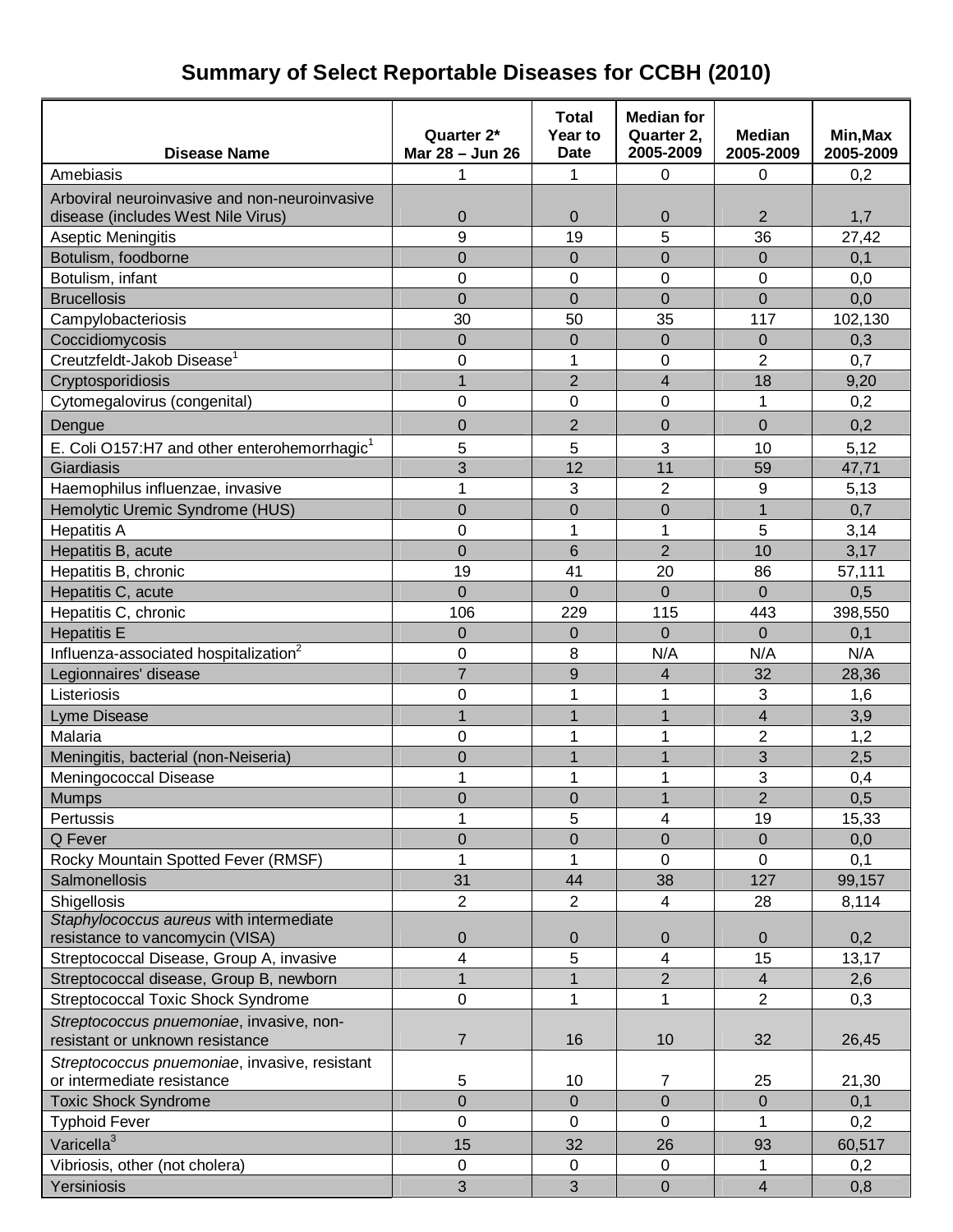|                                                          |                               | <b>Total</b>            | <b>Median for</b>       |                            |                       |
|----------------------------------------------------------|-------------------------------|-------------------------|-------------------------|----------------------------|-----------------------|
| <b>Disease Name</b>                                      | Quarter 2*<br>Mar 28 - Jun 26 | Year to<br><b>Date</b>  | Quarter 2,<br>2005-2009 | <b>Median</b><br>2005-2009 | Min, Max<br>2005-2009 |
| Amebiasis                                                | 0                             | 0                       | $\mathbf 0$             | 1                          | 0,3                   |
| Arboviral neuroinvasive and non-neuroinvasive            |                               |                         |                         |                            |                       |
| disease (includes West Nile Virus)                       | $\mathbf 0$                   | $\boldsymbol{0}$        | $\mathbf 0$             | 3                          | 0,29                  |
| Aseptic Meningitis                                       | 8                             | 13                      | $\overline{7}$          | 33                         | 27,69                 |
| Botulism, foodborne                                      | $\mathbf 0$                   | $\mathbf 0$             | $\mathbf 0$             | $\mathbf 0$                | 0,0                   |
| Botulism, infant                                         | $\mathbf 0$                   | 0                       | 0                       | 0                          | 0,0                   |
| <b>Brucellosis</b>                                       | $\overline{0}$                | $\overline{0}$          | $\overline{0}$          | $\overline{0}$             | 0,1                   |
| Campylobacteriosis                                       | 21                            | 29                      | 10                      | 43                         | 35,45                 |
| Coccidiomycosis                                          | $\boldsymbol{0}$              | $\mathbf 0$             | $\mathbf 0$             | $\mathbf 0$                | 0,1                   |
| Creutzfeldt-Jakob Disease <sup>1</sup>                   | $\mathbf 0$                   | 0                       | 0                       | 0                          | 0,0                   |
| Cryptosporidiosis                                        | $\overline{0}$                | $\overline{2}$          | $\overline{1}$          | $\overline{\mathbf{4}}$    | 4,13                  |
| Cytomegalovirus (congenital)                             | 1                             | 1                       | 0                       | $\overline{2}$             | 0,3                   |
| Dengue                                                   | $\mathbf 0$                   | 0                       | 0                       | $\boldsymbol{0}$           | 0,1                   |
| E. Coli O157:H7 and other enterohemorrhagic <sup>1</sup> | $\mathbf{1}$                  | 1                       | 1                       | $\overline{2}$             | 1,3                   |
| Giardiasis                                               | 15                            | 19                      | 4                       | 24                         | 10,35                 |
| Haemophilus influenzae, invasive                         | $\overline{2}$                | $\overline{2}$          | 1                       | 5                          | 2,5                   |
| Hemolytic Uremic Syndrome (HUS)                          | $\boldsymbol{0}$              | $\overline{0}$          | $\mathbf 0$             | $\mathbf 0$                | 0,1                   |
| <b>Hepatitis A</b>                                       | $\overline{0}$                | 0                       | 0                       | $\overline{2}$             | 0,2                   |
| Hepatitis B, acute                                       | 3                             | 6                       | 4                       | 18                         | 6,26                  |
| Hepatitis B, chronic                                     | 25                            | 50                      | 19                      | 89                         | 53,94                 |
| Hepatitis C, acute                                       | $\overline{1}$                | $\mathbf{1}$            | $\overline{0}$          | 3                          | 1,8                   |
| Hepatitis C, chronic                                     | 188                           | 346                     | 206                     | 660                        | 546,925               |
| <b>Hepatitis E</b>                                       | $\mathbf 0$                   | $\mathbf 0$             | $\Omega$                | $\Omega$                   | 0,0                   |
| Influenza-associated hospitalization <sup>2</sup>        | $\mathbf 0$                   | 4                       | N/A                     | N/A                        | N/A                   |
| Legionnaires' disease                                    | 3                             | 3                       | 5                       | 18                         | 12,22                 |
| Listeriosis                                              | $\mathbf{1}$                  | 1                       | 0                       | 1                          | 0,3                   |
| Lyme Disease                                             | $\boldsymbol{0}$              | $\boldsymbol{0}$        | $\mathbf 0$             | $\mathbf{1}$               | 0,2                   |
| Malaria                                                  | $\mathbf 0$                   | 1                       | 0                       | $\overline{2}$             | 1,3                   |
| Meningitis, bacterial (non-Neiseria)                     | $\overline{1}$                | $\overline{\mathbf{4}}$ | $\overline{0}$          | 5                          | 3,8                   |
| Meningococcal Disease                                    | 1                             | 1                       | 0                       | 3                          | 2,7                   |
| <b>Mumps</b>                                             | $\mathbf 0$                   | 0                       | 0                       | 1                          | 0,2                   |
| Pertussis                                                | 0                             | 1                       | 1                       | 5                          | 2,9                   |
| Q Fever                                                  | $\overline{0}$                | $\mathbf 0$             | $\mathbf 0$             | $\mathbf 0$                | 0,0                   |
| Rocky Mountain Spotted Fever (RMSF)                      | 0                             | 0                       | 0                       | $\pmb{0}$                  | 0,1                   |
| Salmonellosis                                            | 8                             | 19                      | 15                      | 61                         | 52,66                 |
| Shigellosis                                              | 1                             | 3                       | 4                       | 76                         | 5,162                 |
| Staphylococcus aureus with intermediate                  |                               |                         |                         |                            |                       |
| resistance to vancomycin (VISA)                          | $\mathbf 0$                   | $\pmb{0}$               | $\mathbf 0$             | $\mathbf 0$                | 0,0                   |
| Streptococcal Disease, Group A, invasive                 | 5                             | $\overline{7}$          | 3                       | 11                         | 10, 12                |
| Streptococcal disease, Group B, newborn                  | $\mathbf{1}$                  | $\mathbf{1}$            | $\mathbf{1}$            | $\overline{4}$             | 2,10                  |
| <b>Streptococcal Toxic Shock Syndrome</b>                | 0                             | $\pmb{0}$               | 0                       | $\pmb{0}$                  | 0,2                   |
| Streptococcus pnuemoniae, invasive, non-                 |                               |                         |                         |                            |                       |
| resistant or unknown resistance                          | $\,6$                         | 13                      | 6                       | 26                         | 24,29                 |
| Streptococcus pnuemoniae, invasive, resistant            |                               |                         |                         |                            |                       |
| or intermediate resistance                               | $\sqrt{5}$                    | 6                       | 4                       | 13                         | 11,19                 |
| <b>Toxic Shock Syndrome</b>                              | $\overline{0}$                | $\overline{0}$          | $\overline{0}$          | $\overline{0}$             | 0,1                   |
| <b>Typhoid Fever</b>                                     | 0                             | $\pmb{0}$               | 0                       | $\mathbf 0$                | 0,0                   |
| Varicella <sup>3</sup>                                   | $\mathbf 2$                   | 3                       | 11                      | 45                         | 11,74                 |
| Vibriosis, other (not cholera)                           | $\mathsf 0$                   | 0                       | $\mathbf 0$             | $\pmb{0}$                  | 0,0                   |
| Yersiniosis                                              | $\pmb{0}$                     | $\mathbf{1}$            | $\pmb{0}$               | $\overline{2}$             | 0,6                   |

### **Summary of Select Reportable Diseases for City of Cleveland (2010)**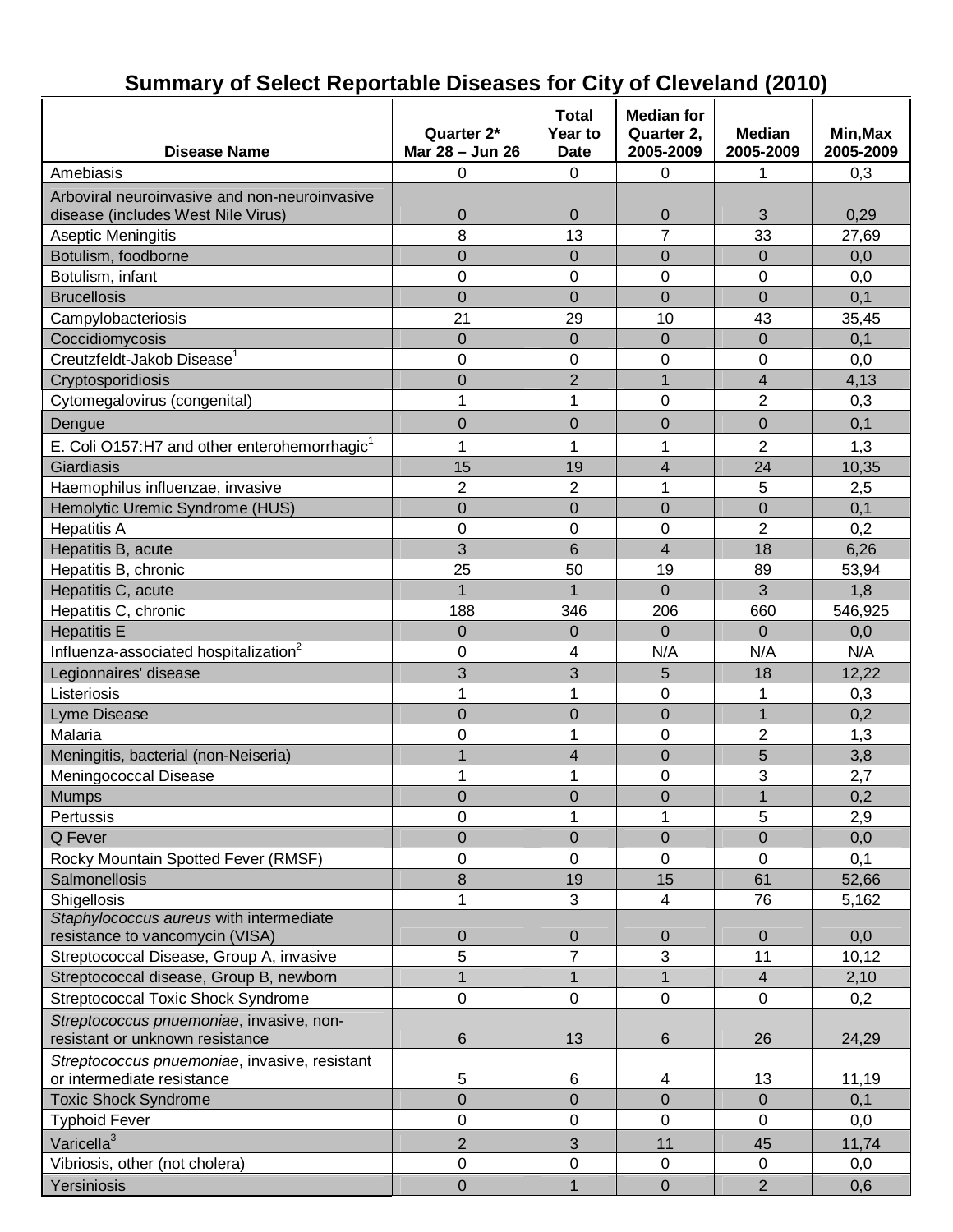# **Summary of Select Reportable Diseases for city of Shaker Heights (2010)**

|                                                          |                  | <b>Total</b>   | <b>Median for</b> |                  |           |
|----------------------------------------------------------|------------------|----------------|-------------------|------------------|-----------|
|                                                          | Quarter 2*       | Year to        | Quarter 2,        | <b>Median</b>    | Min, Max  |
| <b>Disease Name</b>                                      | Mar 28 - Jun 26  | <b>Date</b>    | 2005-2009         | 2005-2009        | 2005-2009 |
| Amebiasis                                                | 0                | 0              | 0                 | $\mathbf 0$      | 0,0       |
| Arboviral neuroinvasive and non-neuroinvasive            |                  |                |                   |                  |           |
| disease (includes West Nile Virus)                       | $\mathbf 0$      | $\mathbf 0$    | 0                 | $\boldsymbol{0}$ | 0,0       |
| Aseptic Meningitis                                       | $\overline{0}$   | $\overline{0}$ | $\overline{0}$    | 1                | 0,3       |
| Botulism, foodborne                                      | $\overline{0}$   | $\overline{0}$ | $\overline{0}$    | $\overline{0}$   | 0,0       |
| Botulism, infant                                         | 0                | 0              | 0                 | 0                | 0,0       |
| <b>Brucellosis</b>                                       | $\overline{0}$   | $\overline{0}$ | $\overline{0}$    | $\overline{0}$   | 0,0       |
| Campylobacteriosis                                       | $\overline{2}$   | $\overline{2}$ | $\overline{2}$    | 6                | 4,8       |
| Coccidiomycosis                                          | $\overline{0}$   | $\overline{1}$ | $\overline{0}$    | $\overline{0}$   | 0,0       |
| Creutzfeldt-Jakob Disease <sup>1</sup>                   | 0                | 0              | 0                 | $\mathbf 0$      | 0,0       |
| Cryptosporidiosis                                        | $\overline{0}$   | $\overline{0}$ | $\overline{0}$    | $\mathbf{1}$     | 0,1       |
| Cytomegalovirus (congenital)                             | 0                | 0              | 0                 | 0                | 0,0       |
| Dengue                                                   | $\overline{0}$   | 0              | $\overline{0}$    | 0                | 0,0       |
| E. Coli O157:H7 and other enterohemorrhagic <sup>1</sup> | 0                | 0              | 0                 | 1                | 0,1       |
| Giardiasis                                               | $\overline{0}$   | $\overline{0}$ | $\overline{0}$    | 3                | 0,7       |
| Haemophilus influenzae, invasive                         | 0                | 0              | 0                 | $\mathbf 0$      | 0,1       |
| Hemolytic Uremic Syndrome (HUS)                          | $\overline{0}$   | $\overline{0}$ | $\overline{0}$    | $\overline{0}$   | 0,0       |
| <b>Hepatitis A</b>                                       | 0                | 0              | 0                 | $\mathbf 0$      | 0,0       |
| Hepatitis B, acute                                       | $\overline{0}$   | $\overline{0}$ | $\overline{0}$    | $\mathbf 0$      | 0,0       |
| Hepatitis B, chronic                                     | $\overline{0}$   | 0              | 0                 | 5                | 0,6       |
| Hepatitis C, acute                                       | $\overline{0}$   | $\overline{0}$ | $\overline{0}$    | $\overline{0}$   | 0,0       |
| Hepatitis C, chronic                                     | 5                | 8              | 3                 | 15               | 11,19     |
| <b>Hepatitis E</b>                                       | $\overline{0}$   | $\overline{0}$ | $\overline{0}$    | $\overline{0}$   | 0,0       |
| Influenza-associated hospitalization <sup>2</sup>        | 0                | 1              | N/A               | N/A              | N/A       |
| Legionnaires' disease                                    | $\overline{0}$   | $\overline{0}$ | $\overline{0}$    | $\mathbf 0$      | 0,2       |
| Listeriosis                                              | 0                | 0              | 0                 | $\boldsymbol{0}$ | 0,1       |
| <b>Lyme Disease</b>                                      | $\overline{0}$   | $\overline{0}$ | $\overline{0}$    | $\mathbf 0$      | 0,1       |
| Malaria                                                  | 0                | 0              | 0                 | $\mathbf 0$      | 0,1       |
| Meningitis, bacterial (non-Neiseria)                     | $\overline{0}$   | $\overline{0}$ | $\overline{0}$    | $\overline{0}$   | 0,0       |
| Meningococcal Disease                                    | 0                | 0              | 0                 | 0                | 0,0       |
| Mumps                                                    | $\mathbf 0$      | $\mathbf 0$    | $\overline{0}$    | 0                | 0,0       |
| Pertussis                                                | 0                | 0              | 0                 | $\mathbf 0$      | 0,1       |
| Q Fever                                                  | $\mathbf 0$      | $\mathbf 0$    | $\mathbf 0$       | $\mathbf 0$      | 0,0       |
| Rocky Mountain Spotted Fever (RMSF)                      | 0                | 0              | 0                 | $\boldsymbol{0}$ | 0,0       |
| Salmonellosis                                            | 3                | 3              | $\overline{1}$    | 4                | 1,8       |
| Shigellosis                                              | $\pmb{0}$        | 0              | 0                 | 3                | 0,7       |
| Staphylococcus aureus with intermediate                  |                  |                |                   |                  |           |
| resistance to vancomycin (VISA)                          | $\boldsymbol{0}$ | 0              | $\boldsymbol{0}$  | $\boldsymbol{0}$ | 0,0       |
| Streptococcal Disease, Group A, invasive                 | 0                | 1              | 0                 | 0                | 0,1       |
| Streptococcal disease, Group B, newborn                  | 0                | 0              | 0                 | $\mathbf 0$      | 0,1       |
| <b>Streptococcal Toxic Shock Syndrome</b>                | 0                | 0              | 0                 | 0                | 0,0       |
| Streptococcus pnuemoniae, invasive, non-                 |                  |                |                   |                  |           |
| resistant or unknown resistance                          | $\pmb{0}$        | 0              | 0                 | $\overline{2}$   | 0,3       |
| Streptococcus pnuemoniae, invasive, resistant            |                  |                |                   |                  |           |
| or intermediate resistance                               | $\pmb{0}$        | 0              | 0                 | $\mathbf 0$      | 0,1       |
| <b>Toxic Shock Syndrome</b>                              | $\mathbf 0$      | $\mathbf 0$    | $\mathbf 0$       | $\boldsymbol{0}$ | 0,0       |
| <b>Typhoid Fever</b>                                     | 0                | 0              | 0                 | 0                | 0,0       |
| Varicella <sup>3</sup>                                   | $\mathbf{1}$     | 1              | $\mathbf 0$       | 1                | 0,3       |
| Vibriosis, other (not cholera)                           | 0                | 0              | 0                 | $\boldsymbol{0}$ | 0,1       |
| Yersiniosis                                              | $\mathbf 0$      | $\mathbf 0$    | $\mathbf 0$       | $\boldsymbol{0}$ | 0,1       |